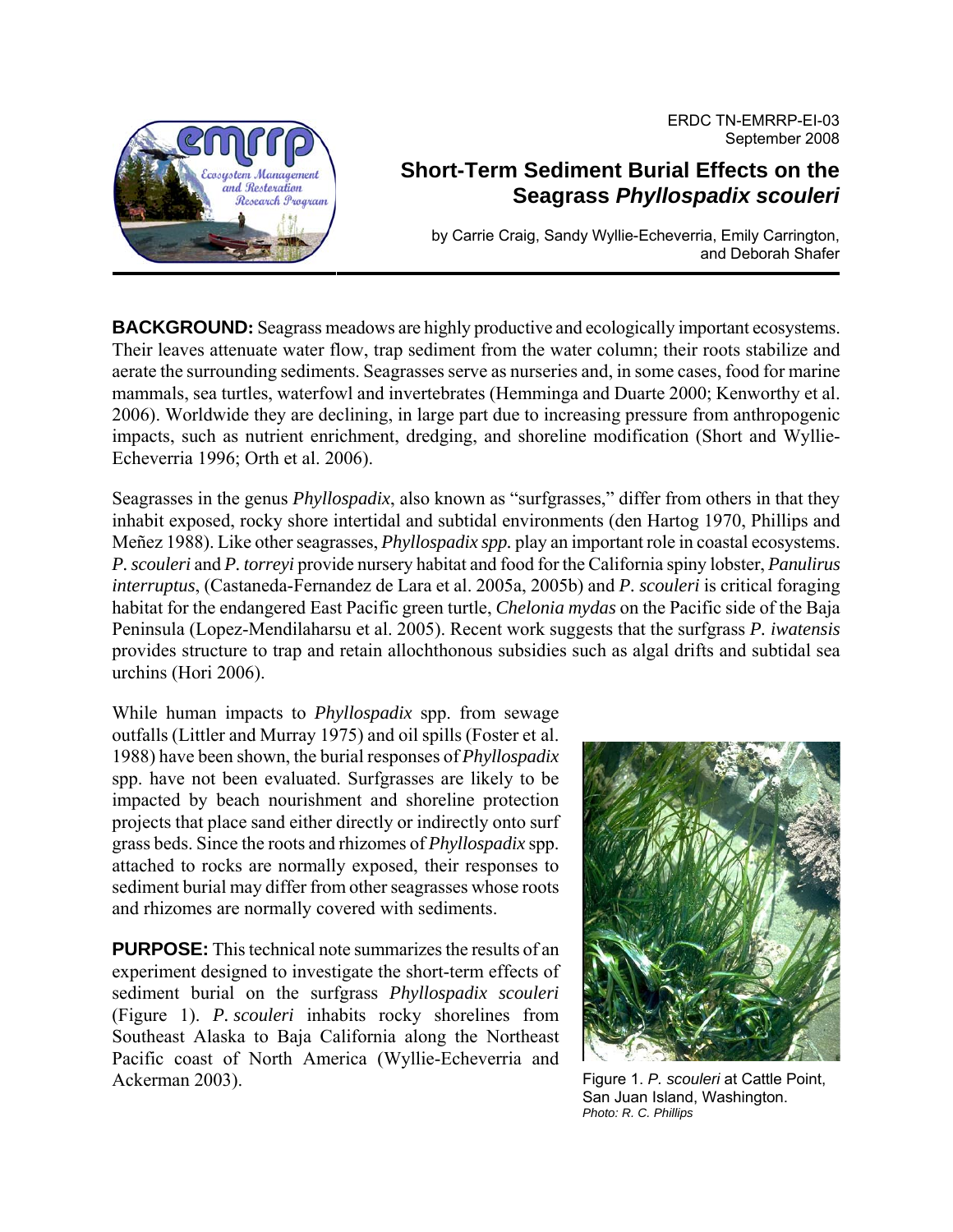## ERDC TN-EMRRP-EI-03 September 2008

**STUDY DESIGN AND METHODS:** This study was designed to evaluate the survival and productivity of *P. scouleri* subjected to a range of burial depths from 3 to 25 cm. On 24 August 2007, 25 individual experimental units of *P. scouleri* were collected from tide-pools located in depths between 0.1 m and 1 m above mean lower low water at Mar Vista beach, on the semi-exposed western side of San Juan Island, Washington, USA (N 48°28'35.2", W 123°04'2.5"). An experimental unit is defined as a discrete assemblage of basal meristem and foliage leaves (referred to as the aboveground component) with attached roots and rhizomes (referred to as the belowground component for consistency with other seagrass studies). Shoot number within each experimental unit ranged from 8 to 50 individual shoots. Each experimental unit was carefully removed with a putty knife to minimize damage to roots and rhizomes. An attempt was made to collect samples of approximately the same size and with a minimal amount of visible flowering. Within 2 hr of collection, samples were transported to the laboratory and placed in a 1-m-diam outdoor mesocosm connected to a flow-through seawater system (Figure 2). Water in the tank was maintained at a depth of 40 cm. A HOBO temperature logger (TidbiT v2 Temp, UTBI-001) recorded water temperature in the mesocosm during the experiment. Water temperature in the tank fluctuated daily over the course of the experiment, ranging from 10.5 to 15.8°C (Figure 2) with a mean temperature of 11.6°C. This mean temperature was similar to late summer temperatures on a lower intertidal beach within 3 miles of the collection site (18 August – 28 September 2006: range = 10-16.1°C, mean temp =  $12.0$ °C).

Burial treatments were initiated 5 days later, on 29 August 2007, in order to allow experimental units time to adjust to the mesocosm environment. Each separate experimental unit was planted and buried upright in the sediment matrix in a 15-cm-diam plastic pot (Figure 3). Quikrete® play sand was used as proxy sediment for burial treatments because this sand is sterilized and free of contaminants. Using a Ro-Tap shaker and nest of sieves, average grain size was determined to be within the range of "coarse sand" (mean =  $1.64\Phi \pm 0.17$  ( $\pm$  standard error)), which is similar to a sediment grain size found in natural *P. scouleri* beds where samples were collected. Sand was soaked for 3 days in a flow-through seawater tank prior to use. Pots were cut according to the depth of the sediment burial treatment, perforated, and lined with permeable landscape cloth to increase



Figure 2. The mesocosm with all 25 experimental units.



Figure 3. Experimental units were buried in pots trimmed according to treatment (from left, nonburied, buried in 3 cm, 9 cm, 15 cm, and 25 cm of sediment).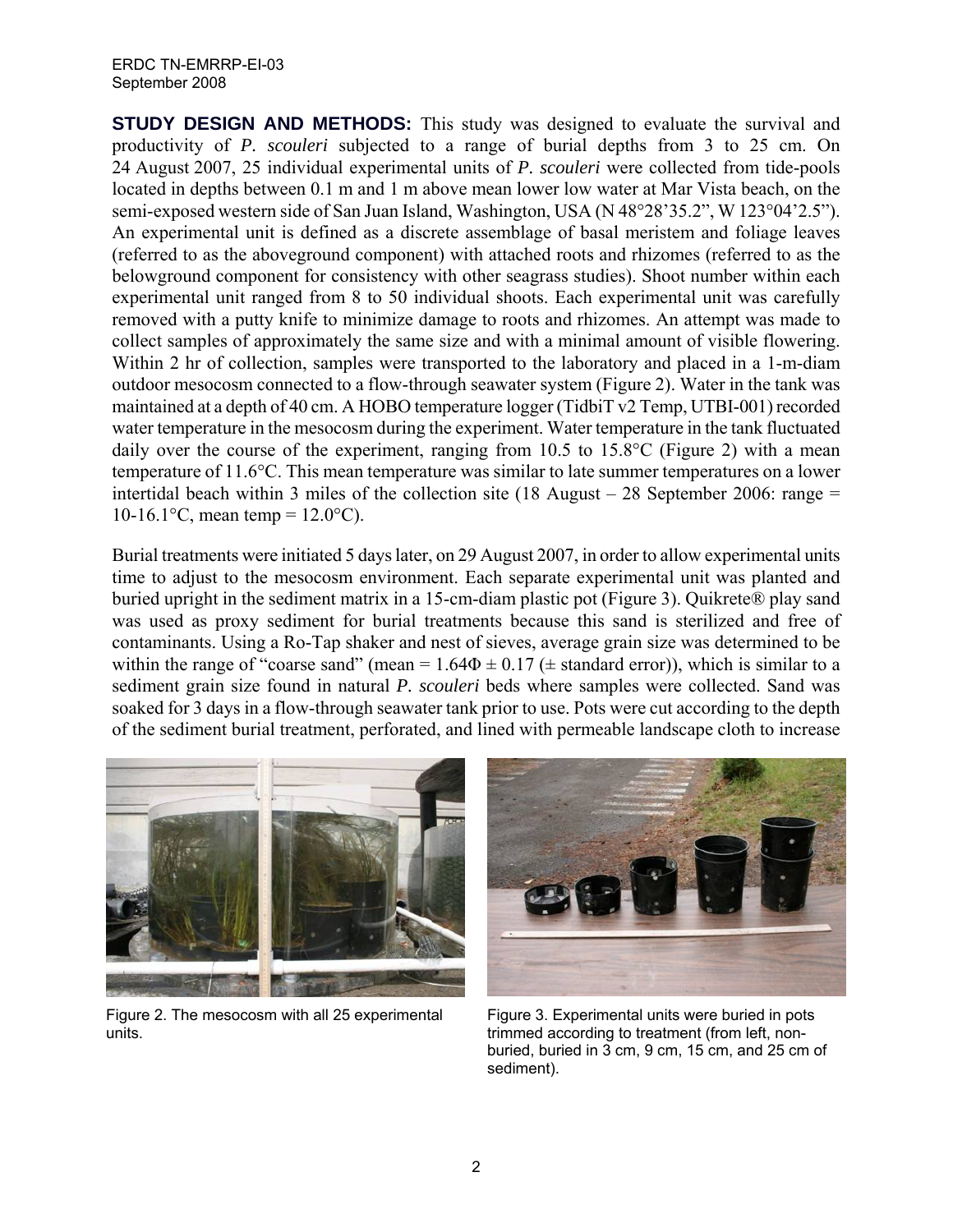water flow through the sediment. Experimental units were buried to a depth of 3, 9, 15, and 25 cm with five replicate pots for each burial depth treatment. The 3-cm and 9-cm treatments were chosen because other species have been reported to have critical thresholds for sedimentation near these depths (*Cymodocea nodosa*, 5 cm yr-1; *Halophila ovalis,* 2 cm yr-1; *Posidonia oceanica*, 5cm yr-1; Zostera noltii, 2 cm yr<sup>-1</sup> (Erftemeijer and Lewis 2006)). As a non-buried control, five pots held experimental units with only the roots and rhizomes surrounded by sediment. Each unit was randomly assigned a treatment and position within the tank. The burial lasted 15 days, a period that, although short, is comparable to a 12-day burial trial of *Zostera marina* that was able to characterize differences in productivity among burial treatments (Mills and Fonseca 2003).

## **RESPONSE VARIABLES: SURVIVAL, PRODUCTIVITY, AND METABOLIC RATE:** The total number of shoots, number of flowering shoots, and average meristem length (n=10) of each experimental unit was recorded before burial, to assess uniformity. Growth was assessed by inserting a needle just below the ligule of at least 10 shoots per sample before burial and measuring the distance between holes of inner, growing leaves and those of outer, more stationary leaves after burial (Zieman 1974). The number of new leaves produced during burial was also counted.

Light-saturated photosynthesis and dark respiration rates were measured for one leaf per experimental unit before and after burial with a Clark-type oxygen electrode unit (Hansatech Oxygraph DW3). The 10-ml chamber was filled with continuously circulated, stirred, and filtered seawater maintained at 11<sup>o</sup>C (Lauda Ecoline E100). This temperature was comparable to mean tank  $(11.6\textdegree C)$  and field  $(12.0\textdegree C)$  temperatures and was chosen in an effort to simulate normal metabolic rates. The leaf segments were cut approximately 4 cm long from the second-youngest leaf. They were kept for 15 minutes in a dark water bath before measurements began. Respiration rates were estimated as the rate of oxygen uptake during a 6-minute period in a darkened oxygen chamber; the rate of oxygen production was measured for 4 minutes while the plant was exposed to a saturating light intensity of 1000  $\mu$ mol m<sup>-2</sup> s<sup>-1</sup> (Kodak projector lamp with 300W Halogen photo optic bulb). All metabolic rates were normalized to the dry weight of the sample and are expressed in units of nmol  $O_2$  g dry wt<sup>-1</sup> min<sup>-1</sup>.

Above- and belowground tissue biomass were determined at the end of the study period, by separating above- and belowground material, removing sediment and attached epiphytes, weighing each sample, drying the samples for 24 hr at  $60^{\circ}$ C, and weighing them again (Ott 1990). Biomass data were expressed in units of g dry weight  $m<sup>2</sup>$ .

**DATA ANALYSIS:** Prior to analyses, data were checked for normality of distributions with the Shapiro-Wilk test and for homogeneity of variances with the O'Brien and Levene tests. Two response variables (e.g. change in shoot density and new leaf production) did not meet assumptions of normality, and were analyzed with the non-parametric Wilcoxon ranked sum test. If burial treatment had a significant effect on a response variable ( $p < 0.05$ ), a post-hoc Tukey test was applied to determine which treatment levels were significantly different.

**RESULTS AND DISCUSSION:** Burial responses of seagrasses vary by species. Seagrasses with the di-meristematic form of leaf replacement (e.g., *Cymodocea nodosa, Thalassia testudinum* (Short and Duarte 2001) exhibited increased growth rates and leaf production rates when moderately buried, although shoot mortality lowered overall productivity (Marbà and Duarte 1994). However, *Zostera noltii*, a small-bodied species with a mono-meristematic form of leaf replacement (Short and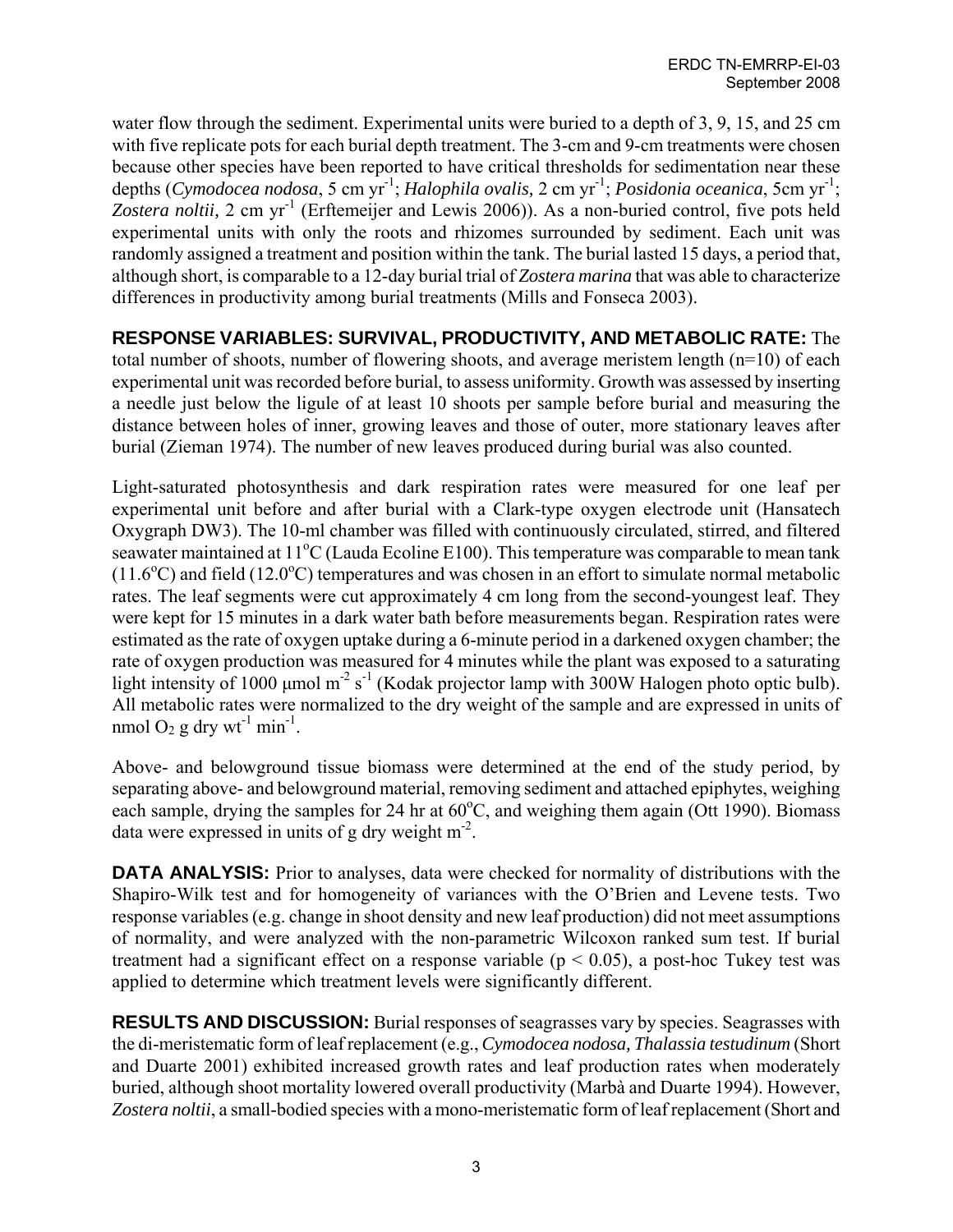Duarte 2001), experienced high mortality rates at all burial depths (Cabaço and Santos 2007). Similarly, *Z. marina*, another species with the mono-meristematic form of leaf replacement, but large-bodied, experienced mortality of at least 50 percent when 4 cm of the aboveground shoot was buried (Mills and Fonseca 2003).

In this study, the maximum burial depth was selected to cover the plant meristem and a portion of the leaves above it. Meristematic tissues have high metabolic rates to support cell production and growth, but these regions do not have a well-developed photosynthetic apparatus and rely on oxygen transferred from the leaves (Pregnall 1984, Greve et al. 2003). Maintenance of aerobic conditions around the meristem and rhizomes is critical for uptake and translocation of nutrients (Smith et al. 1988).

**Shoot density and morphology.** Prior to burial, there was no significant difference between the average number of shoots per experimental unit in each treatment  $(p = 0.67)$  or the average proportion of shoots that were flowering per sample in each treatment ( $p = 0.33$ ). The average distance between the intercalary meristem and the base of the *P. scouleri* in this study was  $12.5 \pm 1$ 0.4 cm (n=246). There were significant differences in the average meristem length between treatments ( $p = 0.03$ ), which ranged from 8.9 cm (9-cm burial treatment) to 15.6 cm (3-cm burial treatment).

At the conclusion of the experiment, there was a significant difference in shoot counts among treatments (Table 1). However, the changes in shoot counts for experimental units buried at depths of 3, 9, and 15 cm were not statistically different from the control (Figure 4). Only those experimental units buried to a depth of 25 cm exhibited a statistically significant decline in shoot count (Figure 4).

Although experimental units of *P. scouleri* experienced greater shoot mortality at deeper burial depths (Figure 4), shoots survived relatively well under intermediate burial levels when compared to other seagrass species. *Zostera noltii*, a small-bodied species, experienced total shoot loss after 2 weeks of burial by 8 cm of sediment (Cabaço and Santos 2007). The number of *Z. marina* shoots declined by 50 percent after 24 days of burial at 8 cm depth (Mills and Fonseca 2003). *Posidonia oceanica* experienced significant mortality at 5 cm of burial (Manzanera et al. 1995). Vermaat et al. (1997) report critical burial thresholds of 10-13 cm for *Syringodium isoetifolium*, *Cymodocea rotundata*, *Thalassia hemprichii*, *Cymodocea serrulata*, *Halodule uninervis*, *Halophila ovalis*, and *Enhalus acoroides* growing in Philippine waters. In the current experiment, shoot counts did not decrease significantly until buried by 25 cm of sediment (Figure 4).

**Shoot growth and new leaf production.** Mean shoot growth rate decreased significantly in all burial treatments; the decrease in shoot growth rate along a gradient of increasing burial depth was approximately linear (Figure 5). However, only those plants buried at depths of 15 and 25 cm grew at significantly lower rates than non-buried controls. The non-buried controls in this experiment grew an average of  $4.7 \pm 1.0$  mm shoot<sup>-1</sup> d<sup>-1</sup>, much less than the annual growth rates reported for *P. scouleri* in Baja California of  $17.2 \pm 1.9$  mm shoot<sup>-1</sup> d<sup>-1</sup> ([Ramírez-García](http://www.sciencedirect.com.offcampus.lib.washington.edu/science?_ob=ArticleURL&_udi=B6T4F-452RCFX-2&_user=582538&_coverDate=02%2F28%2F2002&_rdoc=1&_fmt=&_orig=search&_sort=d&view=c&_acct=C000029718&_version=1&_urlVersion=0&_userid=582538&md5=ec9d7856dd3f0d0563bb4acdfc2a85f6#bbib31) et al. 1998).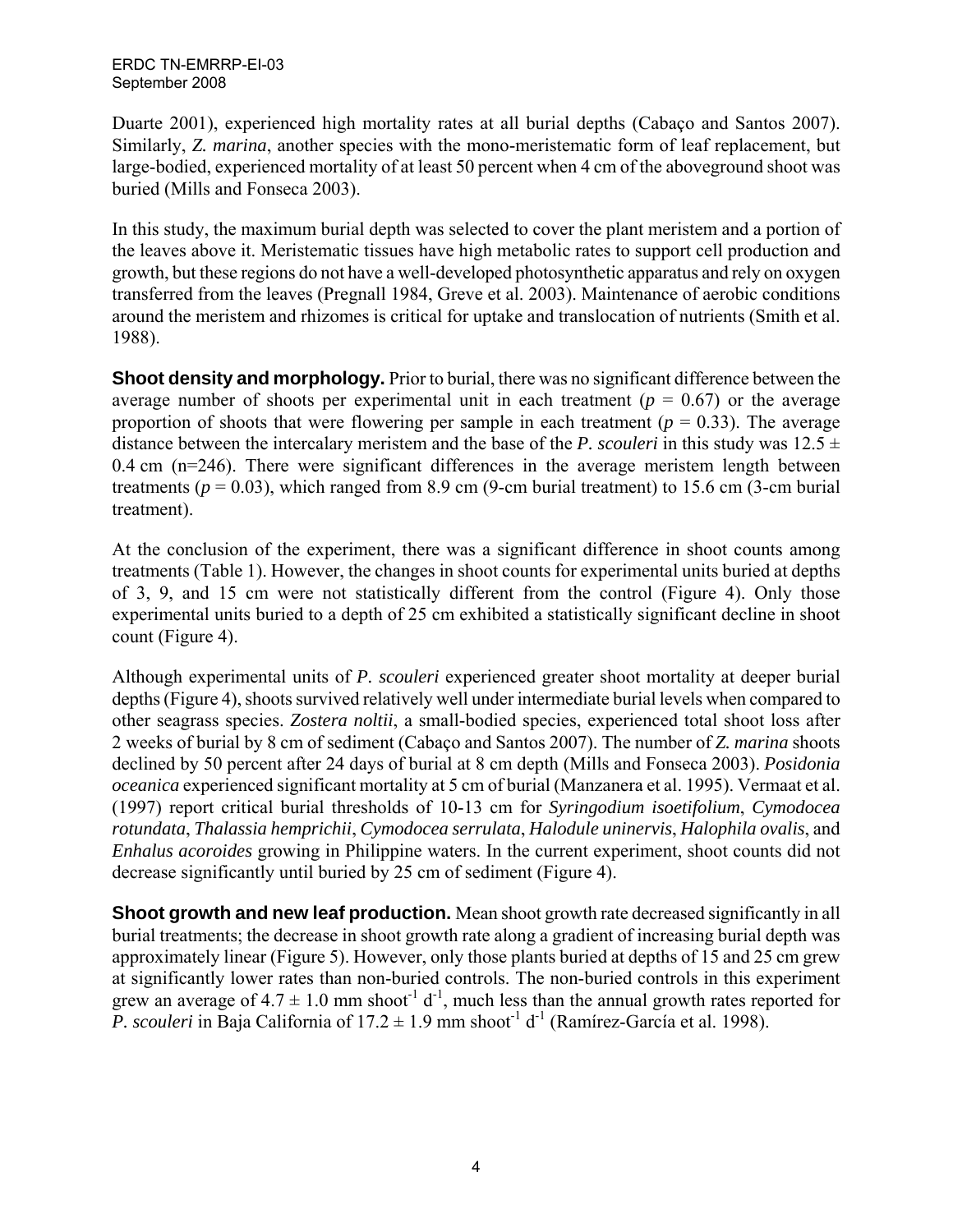| Table 1. Results of one-way ANOVAs to detect the effect of burial on response variables.           |                       |             |
|----------------------------------------------------------------------------------------------------|-----------------------|-------------|
| <b>Response Variable</b>                                                                           | <b>Test Statistic</b> | Probability |
| Number of Shoots Exp. Unit <sup>-1</sup>                                                           |                       |             |
| Pre-burial                                                                                         |                       | 0.67        |
| Post-burial                                                                                        | $H = 10.6$            | 0.03        |
| New leaf production (leaves/shoot <sup>-1</sup> /day <sup>-1</sup> )                               | $H = 1.008$           | 0.73        |
| Growth rate ( $mm/day^{-1}$ )                                                                      | $F = 6.228$           | 0.002       |
| Biomass (g dry weight $m^{-2}$ )                                                                   |                       |             |
| Aboveground                                                                                        | $F = 1.267$           | 0.316       |
| Belowground                                                                                        | $F = 1.829$           | 0.163       |
| Above- to belowground                                                                              | $F = 0.299$           | 0.875       |
| Photosynthesis ( $\mu$ mol O <sup>2</sup> / gdw <sup>-1</sup> / min <sup>-1</sup> )                |                       |             |
| Pre-burial                                                                                         | $F = 0.320$           | 0.861       |
| Post-burial                                                                                        | $F = 1.591$           | 0.217       |
| $\Delta$ Photosynthesis                                                                            | $F = 1.591$           | 0.217       |
| Respiration (µmol $O^2$ / gdw <sup>-1</sup> / min <sup>-1</sup> )                                  |                       |             |
| Pre-burial                                                                                         | $F = 0.214$           | 0.928       |
| Post-burial                                                                                        | $F = 1.424$           | 0.264       |
| $\Delta$ Respiration                                                                               | $F = 1.424$           | 0.264       |
| $N = 5$ experimental units per treatment, with the exception of the post-burial photosynthesis and |                       |             |

respiration rates and change in photosynthesis and respiration rates, for which one sample failed in the 25-cm burial treatment, as well as for the growth measurements, as mentioned above.



Figure 4. Average percent change in shoot count per experimental unit subjected to various burial treatments. Positive values indicate an increase in shoot density while negative values indicate shoot mortality. (Error bars represent standard error.  $N = 5$  experimental units per treatment. Values with the same letter are not statistically different).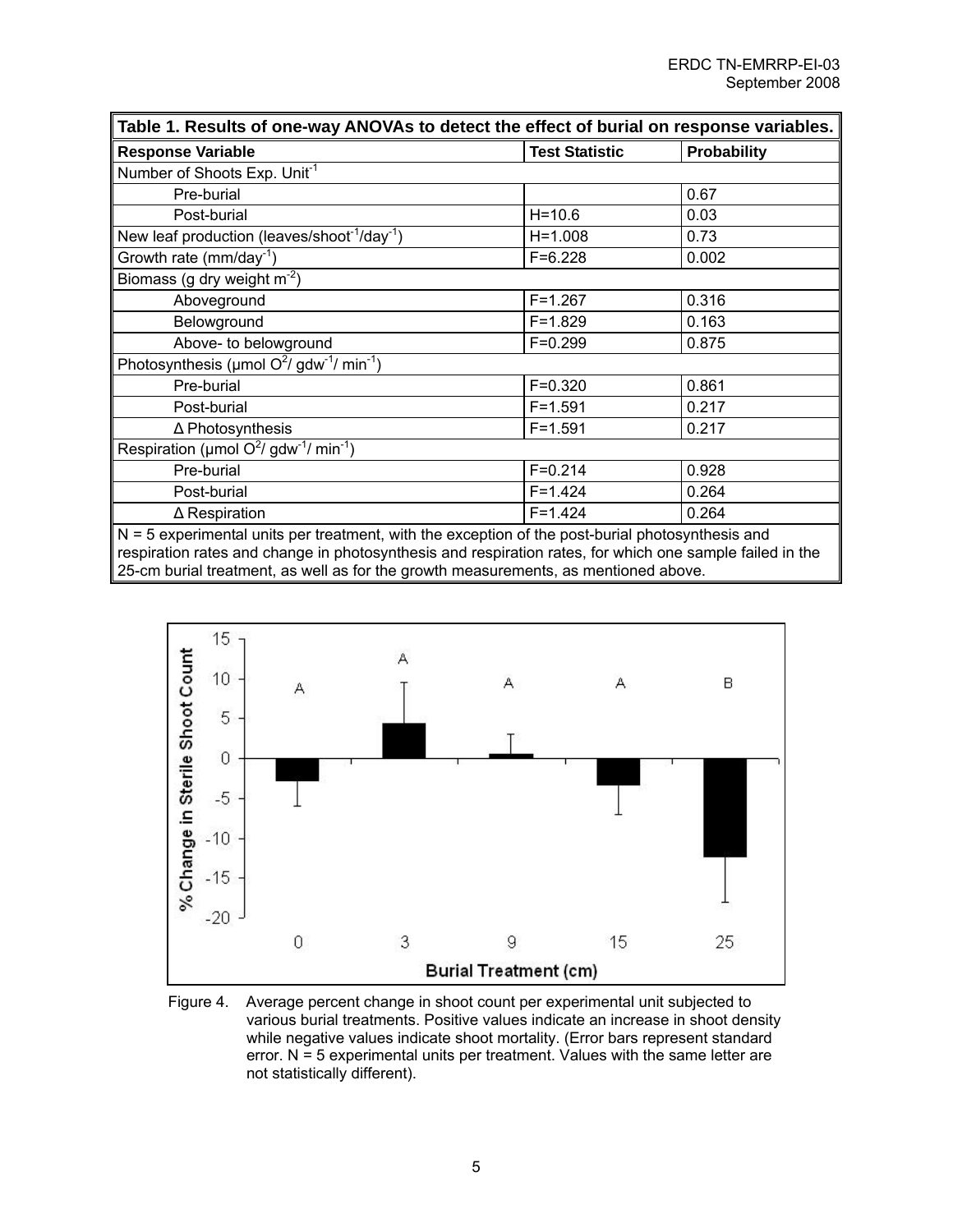



After a period of 15 days, the effects of burial on leaf production could not be detected (Table 1). New leaf production in the non-buried controls (mean =  $0.013 \pm 0.008$  leaves shoot<sup>-1</sup> d<sup>-1</sup>, n = 33 shoots) was also lower than the annual rate  $(0.062 \pm 0.005$  leaves shoot<sup>1</sup> d<sup>-1</sup>) reported by [Ramírez-García](http://www.sciencedirect.com.offcampus.lib.washington.edu/science?_ob=ArticleURL&_udi=B6T4F-452RCFX-2&_user=582538&_coverDate=02%2F28%2F2002&_rdoc=1&_fmt=&_orig=search&_sort=d&view=c&_acct=C000029718&_version=1&_urlVersion=0&_userid=582538&md5=ec9d7856dd3f0d0563bb4acdfc2a85f6#bbib31) et al. (1998). Northern waters tend to be colder, which could slow growth, and by September, the plants in this study were nearing the end of their growing season. Also, in the mesocosms, water flow was reduced and there was no intertidal submersion-exposure regime. A diatom bloom appeared in the tank approximately 7 days into the experiment, and probably also contributed to lower growth rates. The epiphytes covered about 50 percent of the leaves and coated the sides of the tank, and although an epiphytic bloom of approximately the same intensity was observed in the field, future experiments should consider the impact of epiphytes on growth response. The finding that growth is negatively correlated ( $r^2$  = 0.96) with burial depth is consistent with other studies (Marbá and Duarte 1994; Mills and Fonseca 2003), although some species have been shown to increase growth rates at low levels of burial (Duarte et al. 1997; Cabaço and Santos 2007). In this experiment, *P. scouleri* growth did not increase even at low levels of burial (Figure 5).

**Biomass.** There were also no significant effects of burial treatment on root biomass, shoot biomass, or the ratio of root-to-shoot biomass between treatments (Table 1). If energy is translocated between above- and belowground tissue in response to light limitation (Alcoverro et al. 1999; Brun et al. 2003; Cabaço and Santos 2007), this experiment may not have been long enough to detect this movement.

**Photosynthesis and respiration.** Burial reduces area available for photosynthesis, and thus reduces energy available for growth and to promote oxygen flow to roots and rhizomes. A reduction in leaf area, resulting from burial, may influence photosynthetic rate by forcing a reliance on tissue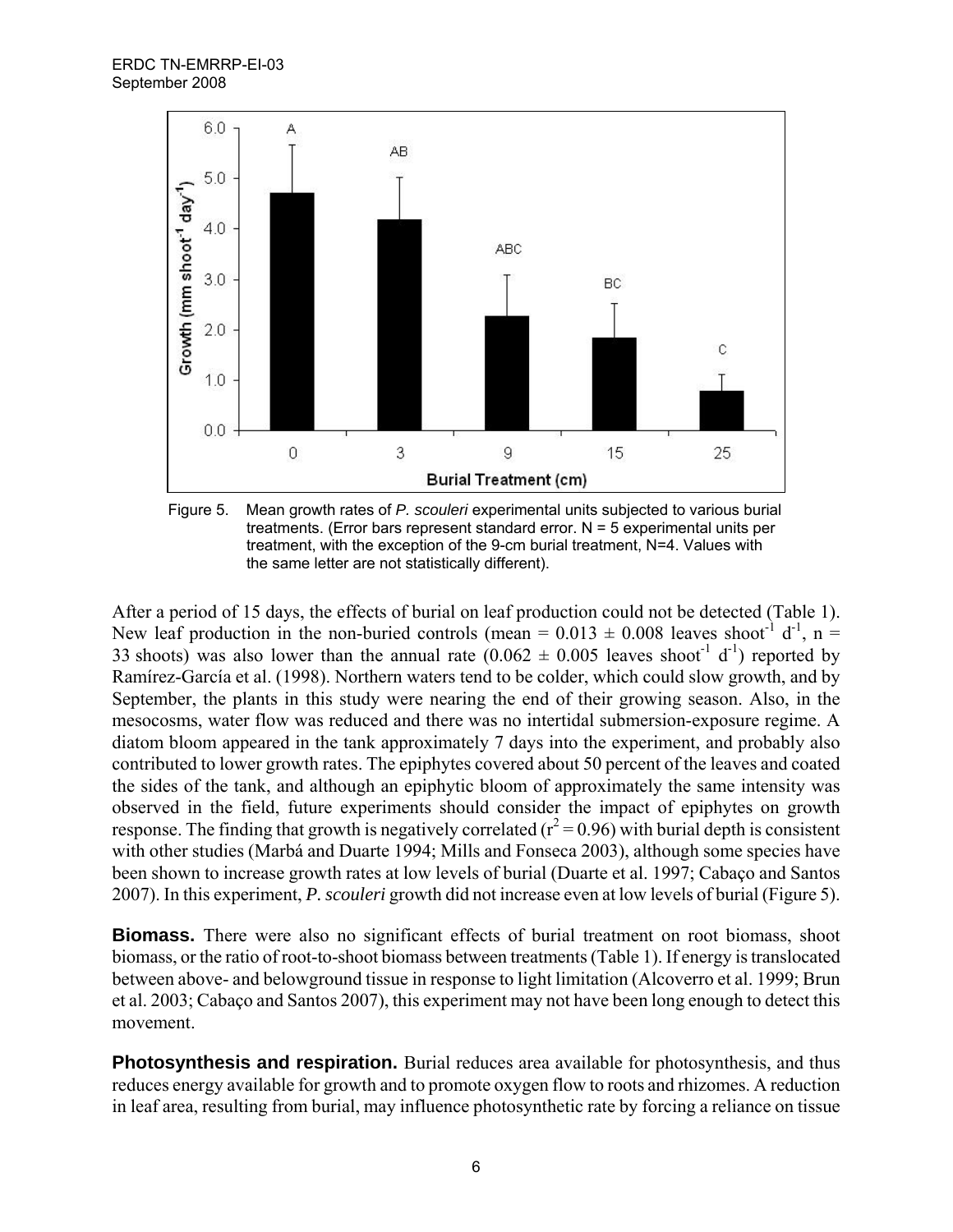that is both older and farther from the meristem as a source of sugar. Before burial, there were no significant differences among treatments in net photosynthetic rates or rates of dark respiration (Table 1). Post-burial rates of photosynthesis and respiration were also not significantly different among treatments (Table 1). Likewise, there was no significant effect of treatment on the change in rate of photosynthesis or respiration over the course of the experiment (Table 1).

**CONCLUSIONS:** *Phyllospadix spp*. have characteristics of late successional species; they have been shown to be dominant, long-lived, persistent, and slow to recover from disturbance (Dethier 1984, Turner 1985). In Oregon, more than three years were required for *P*. *scouleri* to recover from removal in 0.25-m<sup>2</sup> quadrats, as vegetative growth occurred slowly and seedling recruitment was low (Turner 1985). These studies demonstrate that the effects of activities that reduce shoot density may influence population stability for several years.

Surfgrasses are likely to be impacted by beach nourishment and shoreline protection projects that place sand either directly or indirectly onto surfgrass beds. Indirect placement can occur when sand placed onto beaches near the surfgrass beds subsequently moves onto the surfgrass beds, resulting in either partial or total burial of the beds. The results of this study suggest that short-term burial results in shoot mortality, decreased shoot counts, and reduced growth of *P. scouleri*. Changes in metabolic rates and biomass allocation could not be detected, although it is possible that the duration of burial was insufficient to cause measurable changes in these variables. A longer trial might capture responses in variables that integrate plant performance over longer periods. While photosynthesis, respiration, and biomass measurements could provide insight into plant responses at the physiological level, growth and survival may be the most valuable variables for ecologists and ecosystem managers interested in population level responses. It is possible that genetic differences may account for the high variability within treatments. The *P. scouleri* samples came from different tide pools and may have faced selection pressures for different metabolic rates or resource allocation strategies. Studies considering metabolic rates and biomass allocation might try to reduce withintreatment variability by controlling for potential genetic differences.

This experiment provided an opportunity to investigate short-term burial responses in a controlled environment; however, mesocosm conditions did not adequately mimic the rocky intertidal environment where *P. scouleri* lives. Most obvious is the absence of waves, current, and tidal fluctuations that influence sediment movement. Although these results are preliminary, they have implications for projects that may result in the burial of *P. scouleri*. The effects of dredging and disposal activities on seagrasses are complex, but the most likely form of direct impact involves either physical removal or burial of vegetation at dredging and disposal sites (Sabol et al. 2005, Erftemeijer and Lewis 2006). During heavy and sustained winter storms *P. scouleri* may undergo burial multiple times, and it is not known whether the effects of separate burial events are additive. Seasonal, age-related, or phenological differences may also dictate how resistant to burial a population might be. Future work should compare the potential impact of burial during different developmental stages such as flower maturation, pollination, and the setting of seeds over the growing season; add a field-based component; and design an experiment to account for genetic variation and local adaptation to sediment dynamics.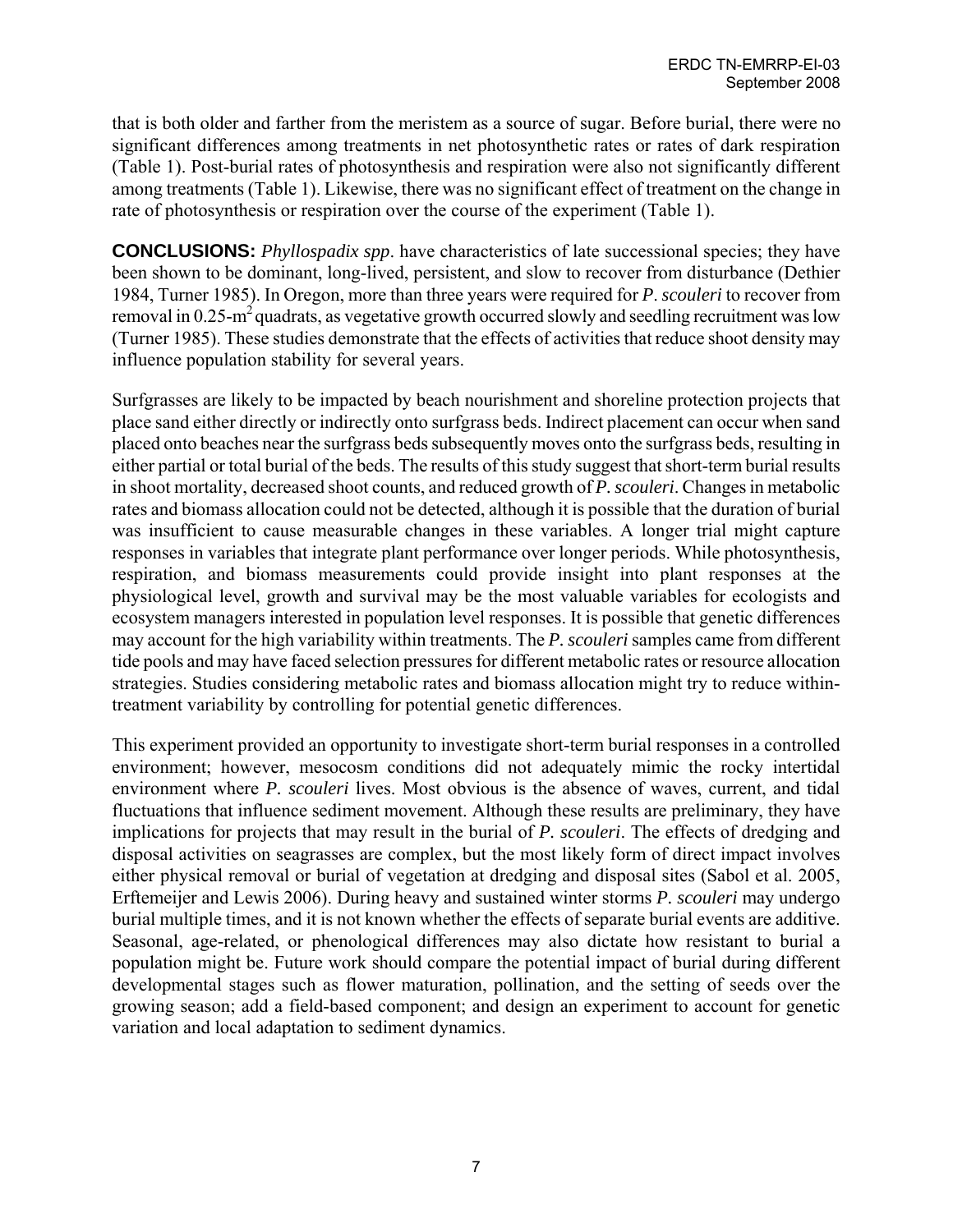**POINTS OF CONTACT:** For additional information, contact Dr. Deborah Shafer, U.S. Army Engineer Research and Development Center, Vicksburg, MS (601-634-3650, *[Deborah.J.Shafer@](mailto:Deborah.J.Shafer@%20usace.army.mil)  [usace.army.mil](mailto:Deborah.J.Shafer@%20usace.army.mil)*), or the manager of the Ecosystem Management and Restoration Research Program, Glenn Rhett (601-634-2717, *[Glenn.G.Rhett@usace.army.mil](mailto:Glenn.G.Rhett@usace.army.mil)*). This technical note should be cited as follows:

Craig, C., S. Wyllie-Echeverria, E. Carrington, and D. Shafer. 2008. *Short-term sediment burial effects on the seagrass Phyllospadix scouleri*. EMRRP Technical Notes Collection (ERDC TN-EMRRP-EI-03). Vicksburg, MS: U.S. Army Engineer Research and Development Center.

## **REFERENCES**

- Alcoverro, T., R. C. Zimmerman, D. Gohrs, and R. S. Alberte. 1999. Resource allocation and sucrose mobilization in light-limited eelgrass *Zostera marina*. *Marine Ecology Progress Series* 187: 121-131.
- Brun, F. G., I. Hernandez, J. J. Verger, and J. L. Pérez-Lloréns. 2003. Growth, carbon allocation and proteolytic activity in the seagrass *Zostera noltii* shaded by *Ulva* canopies. *Functional Plant Biology* 30: 551–560.
- Cabaço, S., and R. Santos. 2007. Effects of burial and erosion on the seagrass *Zostera noltii*. *Journal of Experimental Marine Biology and Ecology* 340: 204–212.
- Castañeda-Fernández de Lara, V., M. J. Butler, S. Hernández-Vázquez, S. Guzmán del Próo, and E. Serviere-Zaragoza. 2005a. Determination of preferred habitats of early benthic juvenile California spiny lobster, *Panulirus interruptus*, on the Pacific coast of Baja California Sur, Mexico. *Marine and Freshwater Research* 56: 1037-1045.
- Castañeda-Fernández de Lara, V., E. Serviere-Zaragoza, S. Hernández-Vázquez, and M. J. Butler. 2005b. Feeding ecology of juvenile spiny lobster, *Panulirus interruptus*, on the Pacific coast of Baja California Sur, Mexico. *New Zealand Journal of Marine and Freshwater Research*. 39: 425-435.
- den Hartog, C. 1970. *The seagrasses of the world*. Amsterdam: North Holland Publication Co.
- Dethier, M. N. 1984. Disturbance and recovery in intertidal pools: Maintenance of mosaic patterns. *Ecological Monographs* 54: 99-118.
- Duarte, C. M., J. Terrados, N. S. R. Agawin, M. D. Fortes, S. Bach, and J. Kenworthy. 1997. Response of a mixed Philippine seagrass meadow to experimental burial. *Marine Ecological Progress Series* 147: 285– 294.
- Erftemeijer, P. L. A., and R. R. Lewis III. 2006. Environmental impacts of dredging on seagrasses: A review. *Marine Pollution Bulletin* 52: 1553–1572.
- Foster, M. S., A.P. DeVogelaere, C. Harrold, J. S. Pearse, and A. B. Thum. 1988. Causes of spatial and temporal patterns in rocky intertidal communities of Central and Northern California. *Memoirs of the California Academy of Sciences* 9: 1-45.
- Greve, T. M., J. Borum, and O. Pedersen. 2003. Meristematic oxygen variability in eelgrass (*Zostera marina*). *Limnology and Oceanography* 48 (1): 210-216.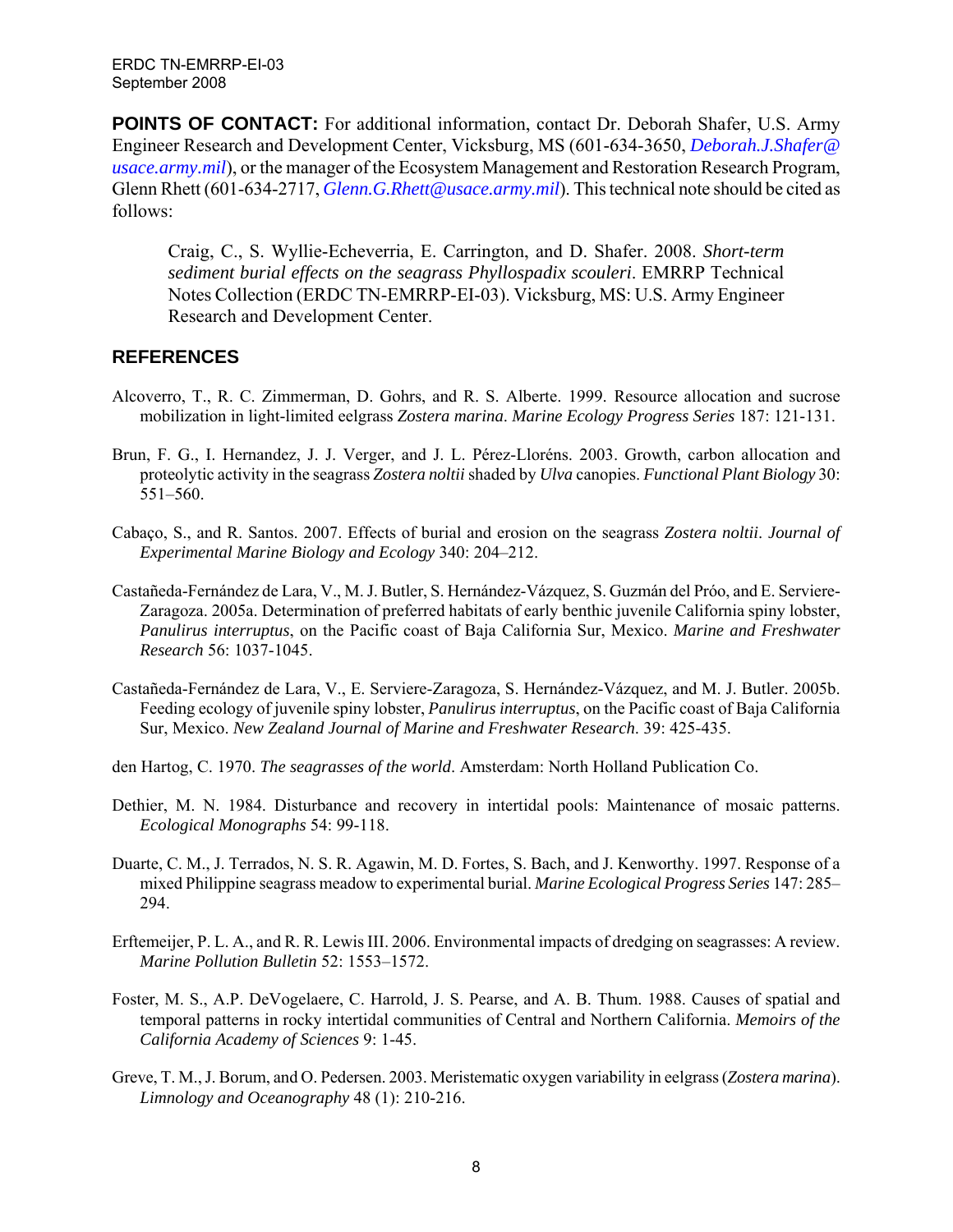Hemminga, A., and C. M. Duarte. 2000. *Seagrass ecology*. Cambridge: University Press.

- Hori, M. 2006. Intertidal surfgrass as an allochthonous resource trap from the subtidal habitat. *Marine Ecology-Progress Series* 314: 89-96.
- Kenworthy, W. J., S. Wyllie-Echeverria, R. G. Coles, G. Pergent, and C. Pergent-Martini. 2006. Seagrass conservation biology: An interdisciplinary science for protection of the seagrass biome. In: *Seagrasses: Biology, Ecology and Conservation,* ed. N. A.W. D. Larkum, R.J. Orth and C.M. Duarte, 595-623. The Netherlands: Springer.
- Littler, M. M., and S. N. Murray. 1975. Impact of sewage on distribution, abundance, and community structure of rocky intertidal macro-organisms. *Marine Biology* 30: 277-291.
- Lopez-Mendilaharsu, M., S. C. Gardner, J. A. Seminoff, and R. Riosmena-Rodriguez. 2005. Identifying critical foraging habitats of the green turtle (*Chelonia mydas*) along the Pacific coast of the Baja California peninsula, Mexico. *Aquatic Conservation: Marine and Freshwater Ecosystems* 15: 259-269.
- Manzanera, M., M. Perez, and J. Romero. 1995. Seagrass mortality due to oversedimentation: An experimental approach. In Proceedings of the Second International Conference on the Mediterranean Coastal Environment, MEDCOAST 95, October 24–27 1995, Taragona, Spain.
- Marbà, N., and C. M. Duarte. 1994. Growth response of the seagrass *Cymodocea nodosa* to experimental burial and erosion. *Marine Ecological Progress Series* 107: 307–311.
- Mills, K. E., and M. S. Fonseca. 2003. Mortality and productivity of eelgrass *Zostera marina* under conditions of experimental burial with two sediment types. *Marine Ecological Progress Series* 255: 127– 134.
- Orth, R. J., T. J. B. Carruthers, W. C. Dennison, C. M. Duarte, J. W. Fourqurean, K. L. Heck, A. R. Hughes, G. A. Kendrick, W. J. Kenworthy, S. Olyarnik, F. T. Short, M. Waycott, and S. L. Williams. 2006. A global crisis for seagrass ecosystems. *BioScience* 56: 987-996.
- Ott, J. A. 1990. Biomass. In *Seagrass research methods,* ed. R. C. Phillips and C. P. McRoy, 55-60. Paris: UNESCO.
- Phillips, R. C., and E. G. Meñez. 1988. *Seagrasses*. Smithsonian Contribution to the Marine Sciences, Number 34. Washington, DC: Smithsonian Institution Press.
- Pregnall, A. M. 1984. Metabolic adaptation of *Zostera marina* (eelgrass) to diurnal periods of root anoxia. *Marine Biology* 83: 141-147.
- [Ramírez-García,](http://www.sciencedirect.com.offcampus.lib.washington.edu/science?_ob=ArticleURL&_udi=B6T4F-452RCFX-2&_user=582538&_coverDate=02%2F28%2F2002&_rdoc=1&_fmt=&_orig=search&_sort=d&view=c&_acct=C000029718&_version=1&_urlVersion=0&_userid=582538&md5=ec9d7856dd3f0d0563bb4acdfc2a85f6#bbib31) P., A. Lot, C. M. Duarte, J. Terrados, and N. S. R. Agawin. 1998. Bathymetric distribution, biomass and growth dynamics of intertidal *Phyllospadix scouleri* and *Phyllospadix torreyi* in Baja California Mexico. *Marine Ecological Progress Series* 173: 13–23.
- Sabol, B., D. Shafer, and E. Lord. 2005. Dredging impacts on eelgrass in a New England small boat harbor. *J Mar Env Eng*. 8: 57-81.
- Short, F. T., and S. Wyllie-Echeverria. 1996. Natural and human-induced disturbance of seagrasses. *Environmental Conservation* 23: 17–27.